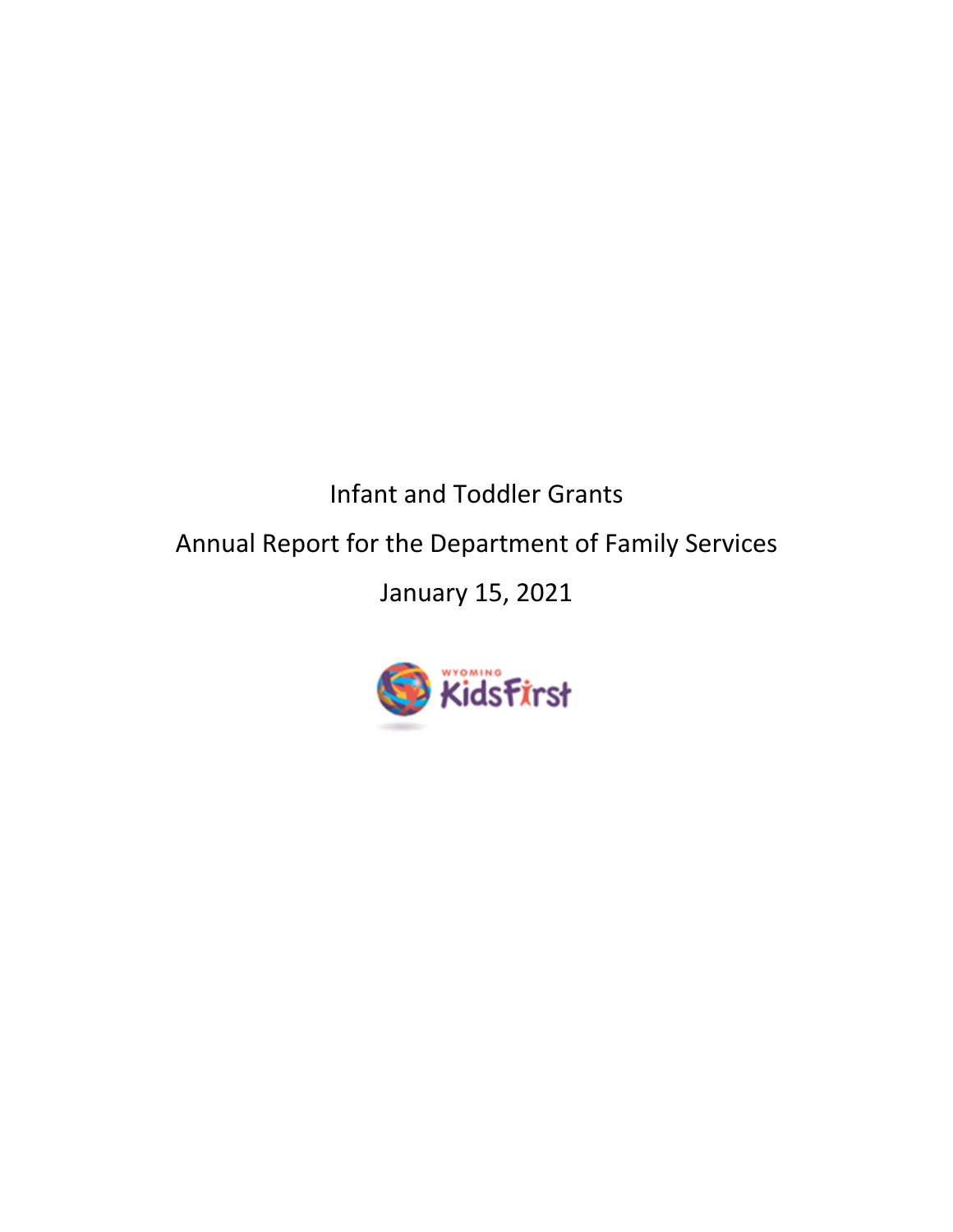

# Table of Contents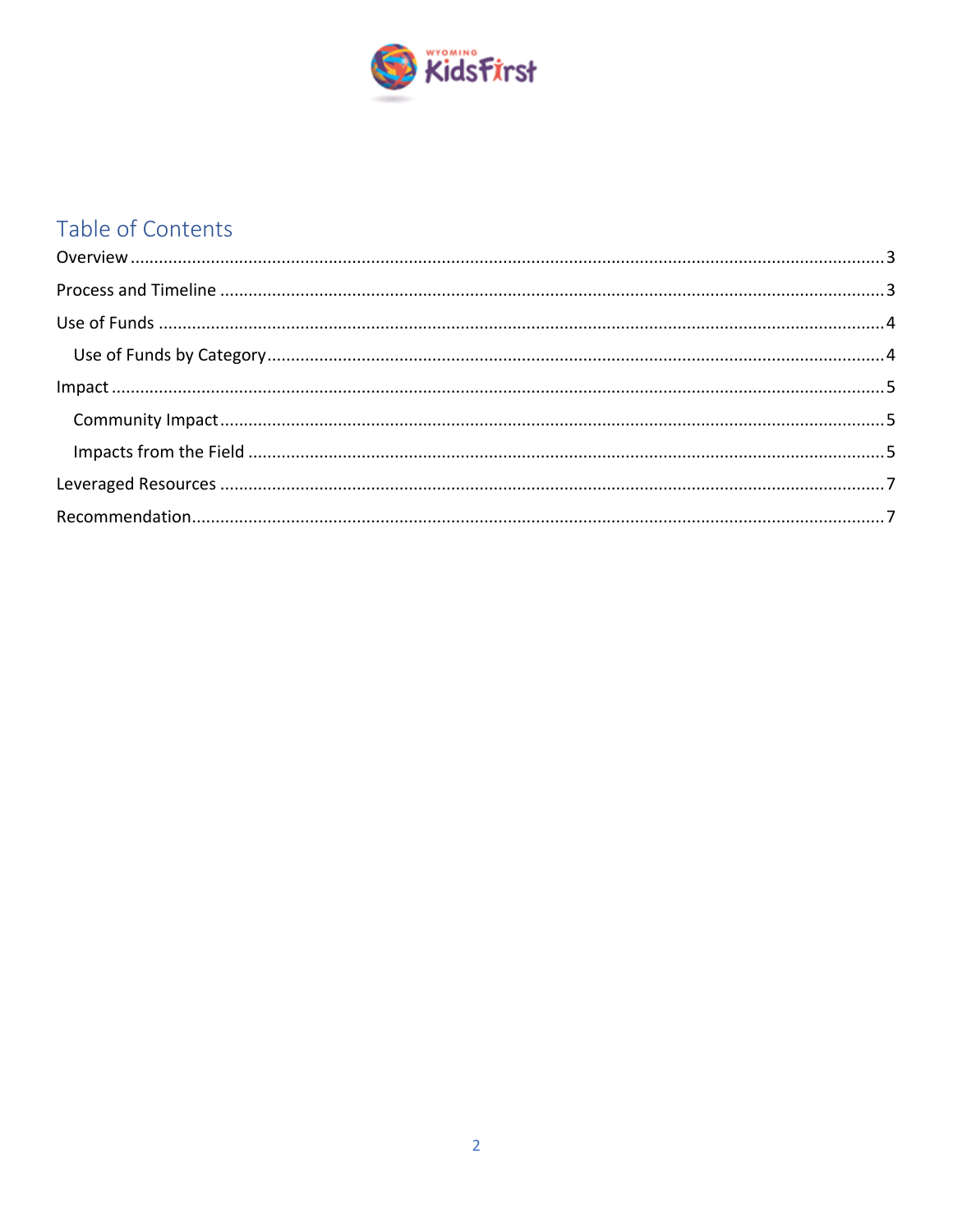

## **Overview**

Wyoming Kids First contracted with the Department of Family Services (DFS) to improve the supply and quality of early care and education for infants and toddlers in Wyoming by providing the following grant options:

- **Startup Grants**: financial support and technical assistance for the planning and development of viable, quality infant and toddler programs that are not yet licensed and that meet a need in their community;
- **Planning Grants**: financial support and technical assistance for the planning and development of an infant and toddler community collaborative that identifies, and addresses needs in the community;
- **Expansion Grants**: financial support and technical assistance for currently licensed child care facilities seeking to expand quality services for infants and toddlers;
- **Quality Grants**: financial support and technical assistance for currently licensed child care facilities to improve or sustain the quality of infant and toddler programs.

## Process and Timeline

The grant application was made available in December 2019 with applications due in January 2020. Applicants were required to submit a narrative and budget with their application. Child care facilities were eligible to request up to \$15,000 and Family child care facilities were eligible to request up to \$7,500. The below table shows the number of applications and dollar amounts requested by grant type.

| <b>Grant</b>     | Num. of App. Received | <b>Dollar Amt. Req.</b> | Num. of App. Approved | <b>Dollar Amt. Approved</b> |
|------------------|-----------------------|-------------------------|-----------------------|-----------------------------|
| <b>Startup</b>   | 0                     | \$0.00                  |                       | \$0.00                      |
| <b>Planning</b>  | 0                     | \$0.00                  |                       | \$0.00                      |
| <b>Expansion</b> | 22                    | \$269,444.83            |                       | \$90,000.00                 |
| Quality          | 52                    | \$570,787.70            | 11                    | \$120,000.00                |
| <b>Total</b>     | 74                    | \$840,232.53            | 18                    | \$210,000.00*               |

\*Other dollars were leveraged to compliment DFS funding to offer additional grants as described in the Leveraged Resources section.

Grant applications were reviewed by a committee consisting of four professionals from the early childhood sector. The committee reviewed the grant applications with the following criteria considerations:

- Programs who identify a documented need for infant/toddler care, education, services and supports in their communities,
- Programs serving families who receive child care subsidy,
- Areas with a shortage of high quality child care, and
- Areas of high poverty and/or very high or low population densities.

Once the individual reviews were complete the committee came together on February 12 to discuss the applications and to award grants. The applications were sorted by region as defined by the Wyoming Early Childhood Professional Learning Collaborative. The committee prioritized awards to at least one Child Care Facility (CCC) and two Family Child Care Facilities (FCCC and FCCH) per region for successful applicants that met the aforementioned selection criteria. Applications were received from all seven regions, spanning the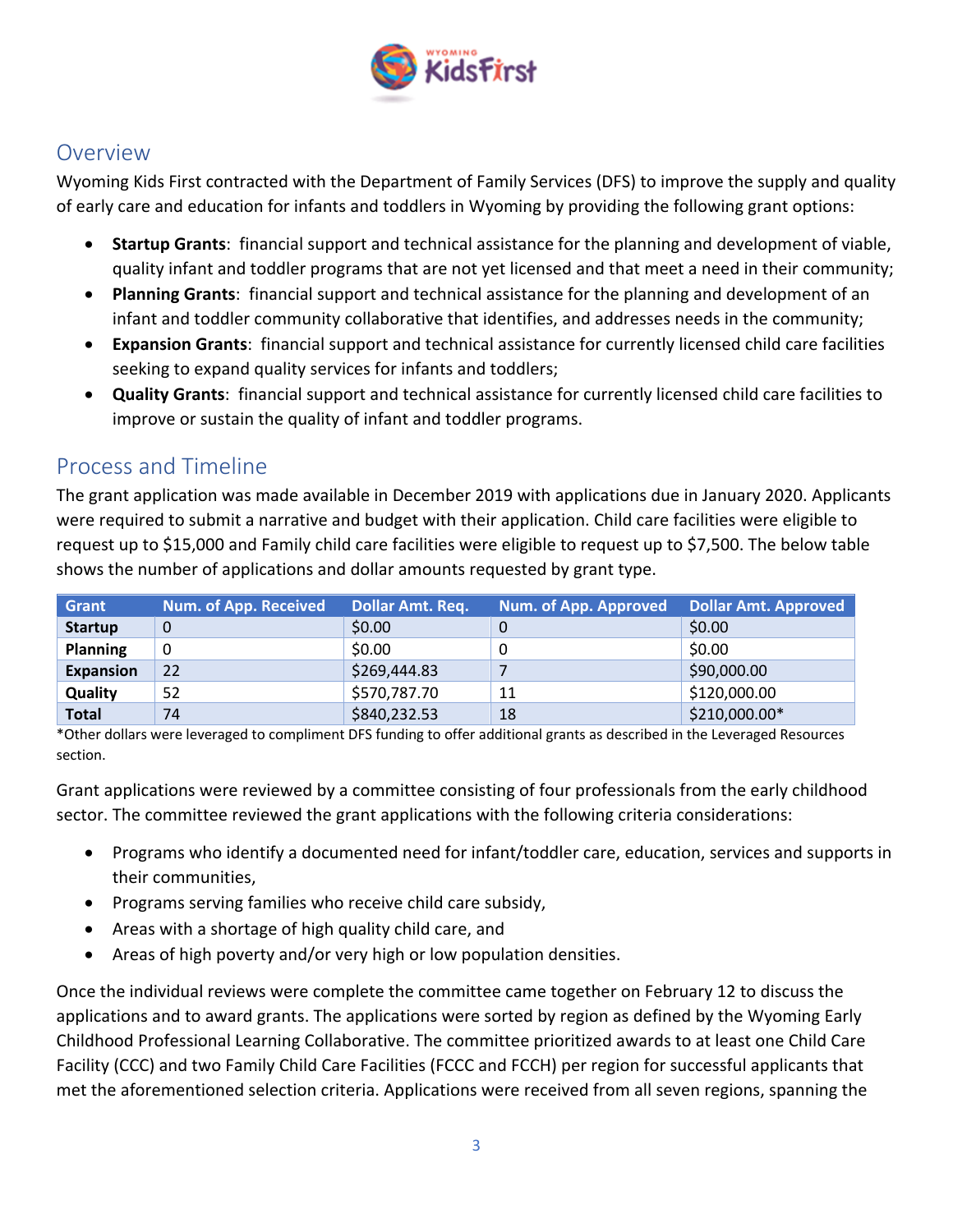

entire state. A map is available in the Impact Section of this report outlining the regions and includes the total number of successful grant awards in each region.

Due to COVID-19 the process for grant awards was stalled until April. The week of April 20 individual grantee calls were scheduled to discuss the process going forward. Each grantee was encouraged to work with the Professional Learning Facilitator in their region to ensure the items purchased were developmentally appropriate for children ages 0-36 months and fit within their grant award parameters. Grant agreements were signed by each grantee and funds were distributed in May.

The original timeline for the grants was to have final reporting done in June; however, due to COVID-19 child care facilities across the state were struggling to keep their doors open so spending these grants funds had to be placed on hold for many. Grantees provided initial impact statements and receipts in June and another round of technical assistance calls were completed to check-in with each facility. The final impact statements and receipts were completed in December.

# Use of Funds

Wyoming Kids First partnered with Constructive Playthings to provide grantees the opportunity to purchase products that aligned with their grant application at a 15% discount and no sales tax. The expenses of each grantee have been broken out into four categories in the table below. Due to COVID-19 some grantees were not able to utilize funds as they had originally intended. For those grantees we requested they submit an alternate spending request.

| Category                              | <b>Total Dollars</b> | <b>Expenditure Percentage</b> |
|---------------------------------------|----------------------|-------------------------------|
| <b>Outdoor Space</b>                  | \$30,694             | 13%                           |
| <b>Facility Improvements</b>          | \$124,338            | 53%                           |
| <b>Classroom Materials</b>            | \$61,503             | 26%                           |
| <b>Professional Development/Other</b> | \$19,882             | 8%                            |
| <b>Total</b>                          | \$236,418            | 100%                          |

### Categorical Grant Expenditures

\*Amounts are rounded to the nearest whole dollar

\*\* Other dollars were leveraged to compliment DFS funding to offer more grants as described in the Leveraged Resources section

#### **Outdoor Space:**

Grantees utilized funds to improve their outdoor area which become critical with the impacts of COVID-19 to support social distancing. The funds were spent on playground equipment, tricycles, cement pads to increase outdoor space, outdoor storage, helmets, etc.

#### **Facility Improvements:**

Many grantees focused on facility improvements with over half of the funding going towards expenses such as new flooring, furniture to help define spaces, cribs, storage, furniture, technology such as tablets and prints, and software. A couple of grantees are expanding their programs and utilized funds to support expansion efforts.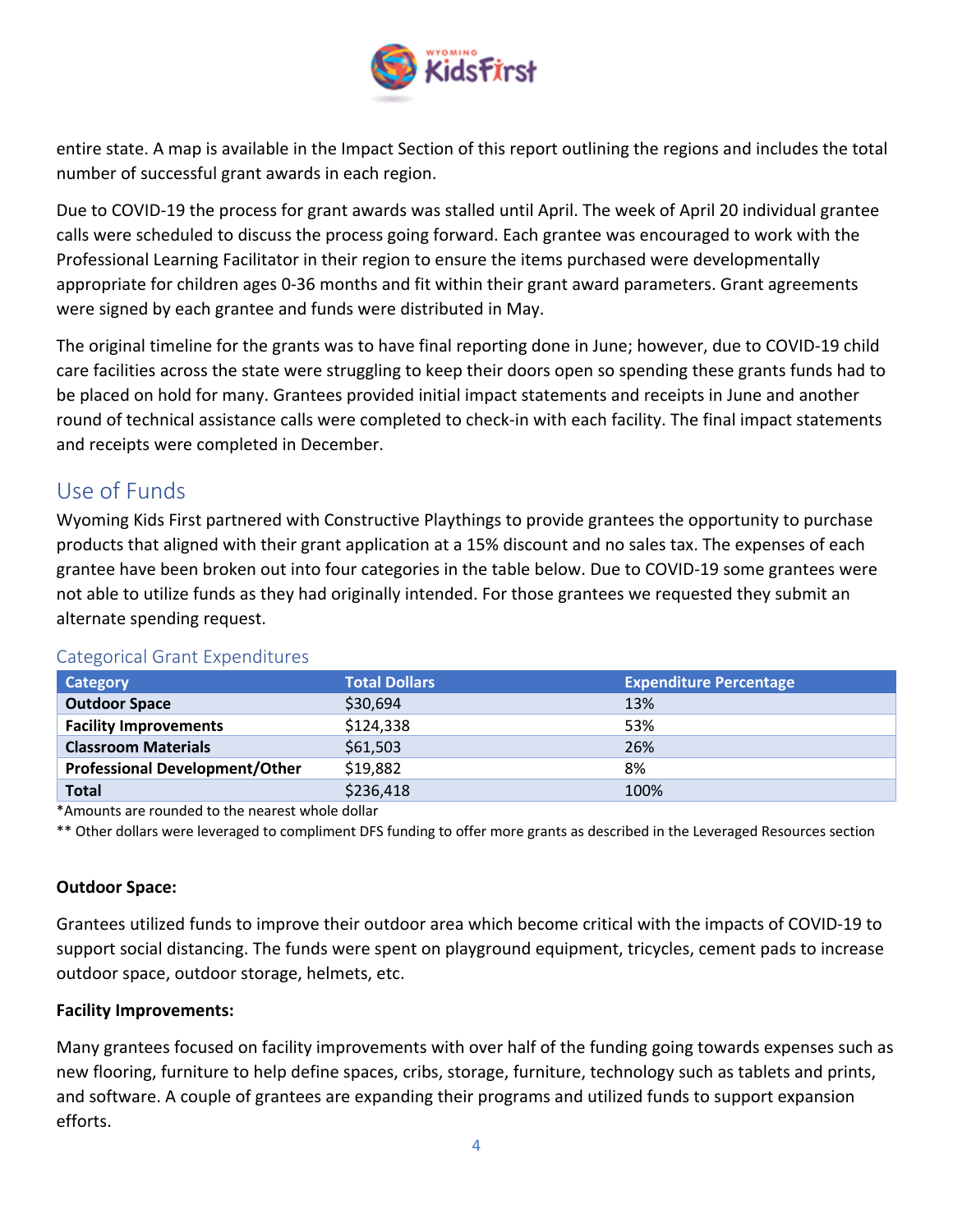

#### **Classroom Materials:**

Nearly a third of the funds were spent on classroom materials. Grantees purchased items such as art supplies, light tables, sensory tables, books, manipulatives, etc.

#### **Professional Development/Other:**

Four grantees utilized grant funds for professional development including book studies with the WYECPLC, Zero to Three Critical Competencies coaching program, and internal training days. Two grantees utilized the funding to expand quality efforts in their program and community by providing a low-income scholarship fund and housing stipends for staff. The low-income scholarship fund was utilized by a program that was seeing high turnover with families who received DFS child care assistance. The scholarships allowed the program to help currently enrolled families that could not afford the days the DFS child care assistance did not cover. The housing stipend was provided to existing employees or new hires as an incentive to maintain highly quality and trained staff until the board was able to provide a new wage structure in the fall of 2020.

### Impact

As mentioned above one of the goals of the review committee was to be able to reach facilities across the state. The map below shows the number of grants awarded in each of the WYECPLC regions across the state. Additionally, grantees have reported that over 300 infants and toddlers were impacted by these grants.



#### Community Impact

#### Impacts from the Field

Part of the process required grantees to provide an Impact Statement at the conclusion of the award to reflect on how the funds were utilized. The following are sample statements from across the state from grantees.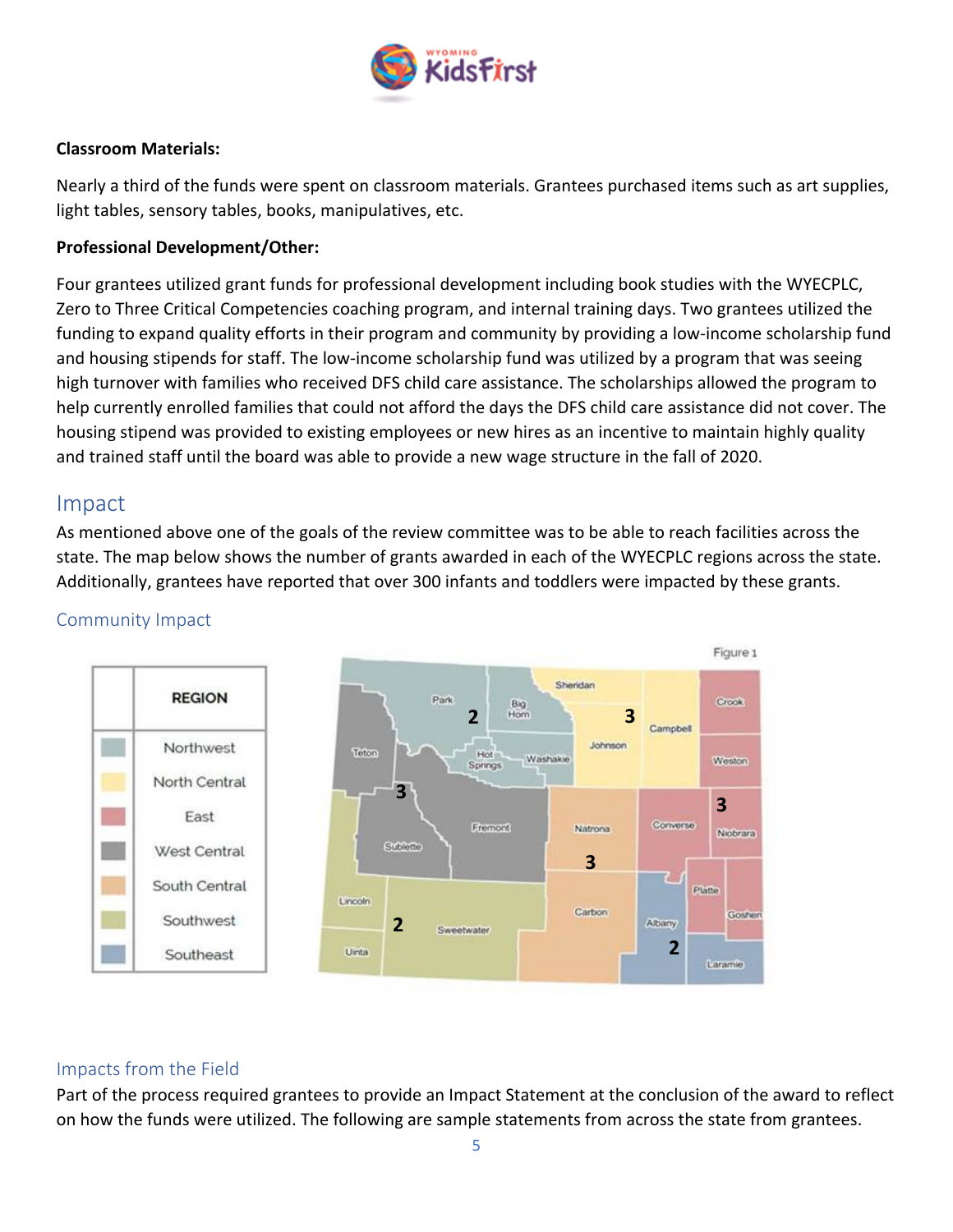

"The intended impact for this grant was to create more availability for this age bracket that is in high demand in Douglas. By opening these sports, we are serving the community. More mothers and fathers are able to go to work knowing they have a safe and loving environment for their infant or toddler. Over, this opportunity has been a true blessing to this facility as well the community and we couldn't be more grateful." –Douglas, WY

"Accepting infants as part of our enrollment has always been an intimidating prospect but not having to worry about how to pay for the basics eases some of the intimidation. Word spread quickly around town that we are now accepting infants for child care services and I now have a waitlist! Providing our community with infant care is a huge relief for many families and we will be able to quadruple the number of licensed infant care spots!" – Wheatland, WY

"The impact of receiving this quality improvement grant has been so positive in so many ways. For myself, as a provider, I am feeling prouder and more confident in my childcare facility with the updates of new flooring, new furniture and open-ended Loose Parts based toys. My facility has transformed into a much more professional and more inviting setting." – Buffalo, WY

"The impact that this grant opportunity provides for my program is immeasurable. The monies provided allows my program to update materials and bring new ones into the program that we would have otherwise never have been able to afford." – Wright, WY

"With the new building we were able to grow our day care from a very small number of just a few students to a larger amount with enough room for them to run around and play all the while having enough social distancing and still being able to interact with each other." – Worland, WY

"This has been a powerful uplift to the educators in these classrooms. They have appreciated the fact they received new materials, we have made it important to recognize them in this way and recognize, what they are trying to provide this age group is just as important as Preschool age group. The infant toddler and 2 educators have been able to use these materials to provide greater opportunities for the children to explore, gain milestones and promote more purposeful quality learning. These materials lead to a greater discussion on environment, child development and routines." – Cheyenne, WY

"Receiving this grant has supported our early childhood facility and our community to improve the supply and quality of early care and education for infants and toddlers." – Lyman, WY